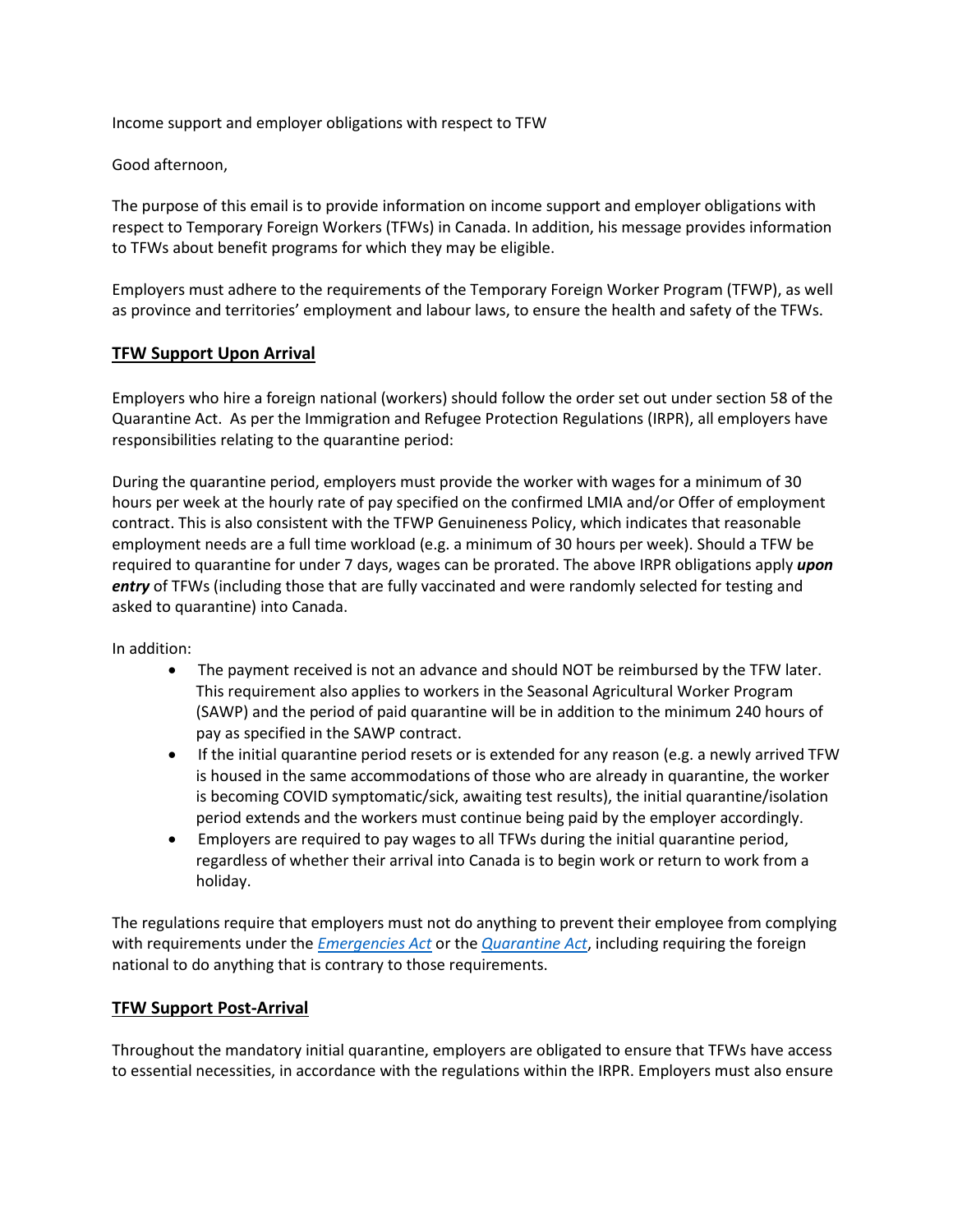transportation that meets Public Health Agency of Canada and local Public Health guidelines. A detailed list of [the](https://can01.safelinks.protection.outlook.com/?url=https%3A%2F%2Ftravel.gc.ca%2Ftravel-covid%2Ftravel-restrictions%2Fisolation%23quarantine&data=04%7C01%7CDIvany%40kairoscanada.org%7Cc6ceed31235d469de32908d9e2b03673%7Ccf18b5a826784011931215f0f7157574%7C0%7C0%7C637790068717197273%7CUnknown%7CTWFpbGZsb3d8eyJWIjoiMC4wLjAwMDAiLCJQIjoiV2luMzIiLCJBTiI6Ik1haWwiLCJXVCI6Mn0%3D%7C3000&sdata=MfDeWRG2N5tDoFDg4aIdXIFSYJp2lZrDtA8N%2F7MWFEk%3D&reserved=0)se measures can be found by visiting the [travel.gc.ca](https://can01.safelinks.protection.outlook.com/?url=https%3A%2F%2Ftravel.gc.ca%2Ftravel-covid%2Ftravel-restrictions%2Fisolation%23quarantine&data=04%7C01%7CDIvany%40kairoscanada.org%7Cc6ceed31235d469de32908d9e2b03673%7Ccf18b5a826784011931215f0f7157574%7C0%7C0%7C637790068717197273%7CUnknown%7CTWFpbGZsb3d8eyJWIjoiMC4wLjAwMDAiLCJQIjoiV2luMzIiLCJBTiI6Ik1haWwiLCJXVCI6Mn0%3D%7C3000&sdata=MfDeWRG2N5tDoFDg4aIdXIFSYJp2lZrDtA8N%2F7MWFEk%3D&reserved=0) website.

- Quarantine obligations require that workers go directly to their place of quarantine upon arrival in Canada, which includes not stopping to purchase food or any supplies.
- Some workers may not have access to food delivery, due to the location of their accommodations, access to internet, credit card, etc. Therefore, many workers coming into Canada will require assistance in arranging for food, medicine, and/or basic supplies.
- As stated within IRPR and the policy for the Temporary Foreign Worker Program, employers must not prevent or inhibit workers from meeting their obligations under the *Quarantine Act* in any way.
- The employer must not deny assistance, if the foreign worker needs the assistance of the employer to access the necessities of life. The worker cannot leave quarantine and therefore must be given assistance in obtaining food and other basic survival items.
- Employers are expected to ensure that the TFW has access to the essentials without inflated prices or surcharges. Food provided should be fresh, of good quality and is responsive to the workers' requests.
- Employers are expected to facilitate this as required, but are not expected to pay for it.
- Costs for food, medication, basic supplies, or other necessities could be paid by the worker upon delivery, or through a payment plan. Any plan to cover costs should be mutually agreed upon between the employee and employer, ideally in writing.
- For workers under the Seasonal Agricultural Worker Program (SAWP), typical employment contracts provisions remain in place, which allow for workers to elect to cook their own meals or arrange for the employer to provide meals at the worker's cost

## Government of Canada Income Supports

Should a TFW become ill at any time following the initial quarantine period, they may be eligible for other government sickness benefits, such as the [Canada Recovery Sickness Benefit](https://can01.safelinks.protection.outlook.com/?url=https%3A%2F%2Fwww.canada.ca%2Fen%2Frevenue-agency%2Fservices%2Fbenefits%2Frecovery-sickness-benefit.html&data=04%7C01%7CDIvany%40kairoscanada.org%7Cc6ceed31235d469de32908d9e2b03673%7Ccf18b5a826784011931215f0f7157574%7C0%7C0%7C637790068717197273%7CUnknown%7CTWFpbGZsb3d8eyJWIjoiMC4wLjAwMDAiLCJQIjoiV2luMzIiLCJBTiI6Ik1haWwiLCJXVCI6Mn0%3D%7C3000&sdata=IyQCTmgTnmMabH2zLs4yANdAmSOnoACQeJDVsmsTINY%3D&reserved=0) or [EI Sickness](https://can01.safelinks.protection.outlook.com/?url=https%3A%2F%2Fwww.canada.ca%2Fen%2Fservices%2Fbenefits%2Fei%2Fei-sickness.html&data=04%7C01%7CDIvany%40kairoscanada.org%7Cc6ceed31235d469de32908d9e2b03673%7Ccf18b5a826784011931215f0f7157574%7C0%7C0%7C637790068717197273%7CUnknown%7CTWFpbGZsb3d8eyJWIjoiMC4wLjAwMDAiLCJQIjoiV2luMzIiLCJBTiI6Ik1haWwiLCJXVCI6Mn0%3D%7C3000&sdata=fXs3iVZGZjzbBFdHsn5YgaXM2qJltiJBQRw%2B64umB80%3D&reserved=0)  [Benefits.](https://can01.safelinks.protection.outlook.com/?url=https%3A%2F%2Fwww.canada.ca%2Fen%2Fservices%2Fbenefits%2Fei%2Fei-sickness.html&data=04%7C01%7CDIvany%40kairoscanada.org%7Cc6ceed31235d469de32908d9e2b03673%7Ccf18b5a826784011931215f0f7157574%7C0%7C0%7C637790068717197273%7CUnknown%7CTWFpbGZsb3d8eyJWIjoiMC4wLjAwMDAiLCJQIjoiV2luMzIiLCJBTiI6Ik1haWwiLCJXVCI6Mn0%3D%7C3000&sdata=fXs3iVZGZjzbBFdHsn5YgaXM2qJltiJBQRw%2B64umB80%3D&reserved=0) **Note**: a worker would have to apply for these benefits and would be assessed according to the eligibility criteria for each benefit through the application process.

Additionally, TFWs may be eligible for individual supports through Canada's COVID-19 Economic Response Plan [\(COVID-19 benefits and services -](https://can01.safelinks.protection.outlook.com/?url=https%3A%2F%2Fwww.canada.ca%2Fen%2Fservices%2Fbenefits%2Fcovid19-emergency-benefits.html&data=04%7C01%7CDIvany%40kairoscanada.org%7Cc6ceed31235d469de32908d9e2b03673%7Ccf18b5a826784011931215f0f7157574%7C0%7C0%7C637790068717197273%7CUnknown%7CTWFpbGZsb3d8eyJWIjoiMC4wLjAwMDAiLCJQIjoiV2luMzIiLCJBTiI6Ik1haWwiLCJXVCI6Mn0%3D%7C3000&sdata=qx8JQTw1pyDEZth7ea0dbJqMt2py6VHuOXQCG5uY5lo%3D&reserved=0) Canada.ca) which is a plan comprised of a suite of benefit programs designed to provide an economic relief to workers and businesses directly affected by the COVID-19 pandemic. **Note:** TFWs may only apply for these benefits following their initial isolation/quarantine period, following the end of their initial isolation/quarantine period and after they have begun working.

### *Canada Recovery Sickness Benefit (CRSB)*

Specifically, the Canada Recovery Sickness Benefit (CRSB) provides \$500 (\$450 after taxes withheld) per week for up to a maximum of six weeks, for workers who:

- are unable to work for at least 50% of the week because they contracted COVID-19;
- are self-isolated for reasons related to COVID-19; and,
- have underlying conditions, are undergoing treatments or have contracted other sicknesses that, in the opinion of a medical practitioner, nurse practitioner, person in authority, government or public health authority, would make them more susceptible to COVID-19.
- Have a valid Social Insurance Number (SIN)